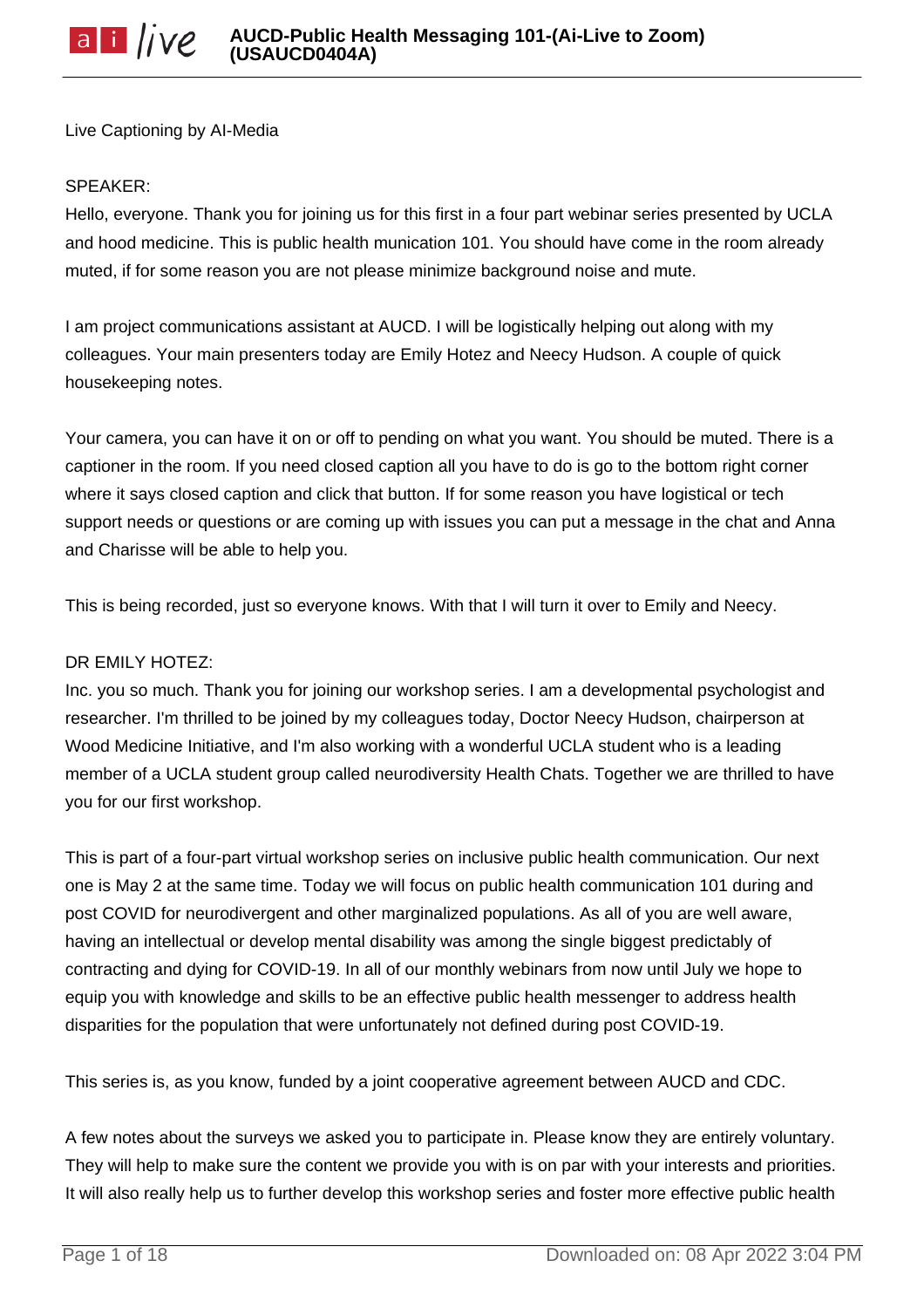communicators among those who serve disability and neurodivergent communities.

I know so many of you here today either identify as neurodivergent, or have a family member or close friend with a disability. As the sister of an autistic adult I share your professional and personal commitment to our work today.

I will put my email in the chat. Anytime feel free to reach out with any questions or ideas after our workshop. In general, this is a workshop not a webinar, so we are hoping to interact with you and meet you, and learn about your goals and your work.

Please don't hesitate to write in the chat throughout the workshop.

I'd like to turn it over to my team to introduce themselves. I am not sure if assault is on. If so if you could introduce yourself. If not we can turn it over to Neecy.

#### DR NEECY HUDSON:

We will see if she can jump in when she gets out of class. My name is Doctor Neecy Hudson. Instructor of Hood Medicine thank you for having us today. I have been working with Emily and UCLA and their new group, neurodiversity health chats to develop an inclusive community centered equity focused public health munication's-- communications for neurodivergent populations. We want to share some insights today on the work that we've done.

Again, when Asal pops on hopefully we will be able to introduce her as well. Emily is going to drop this link in the chat for everyone. We wanted to do a quick check in and get a short response from you about what makes you stop and click on social media.

Whether it's infographics, imagery, or especially with COVID-19 different news articles and notices. What makes you stop and click when you are scrolling through social media?

I'll give you just a few moments to do that. Once you have completed the survey, if you wouldn't mind, I see we've got some comments in the chat as well.

A good headline, eye-catching image, keywords. Keep all those things in mind as we go forward and pass communications and credibility sources, imaging.

We will collect those results from the survey as well.

So, we wanted to start in this first workshop by giving you some grounding in some of the foundational communication theories about behavioral change and patients, and how to advocate for people to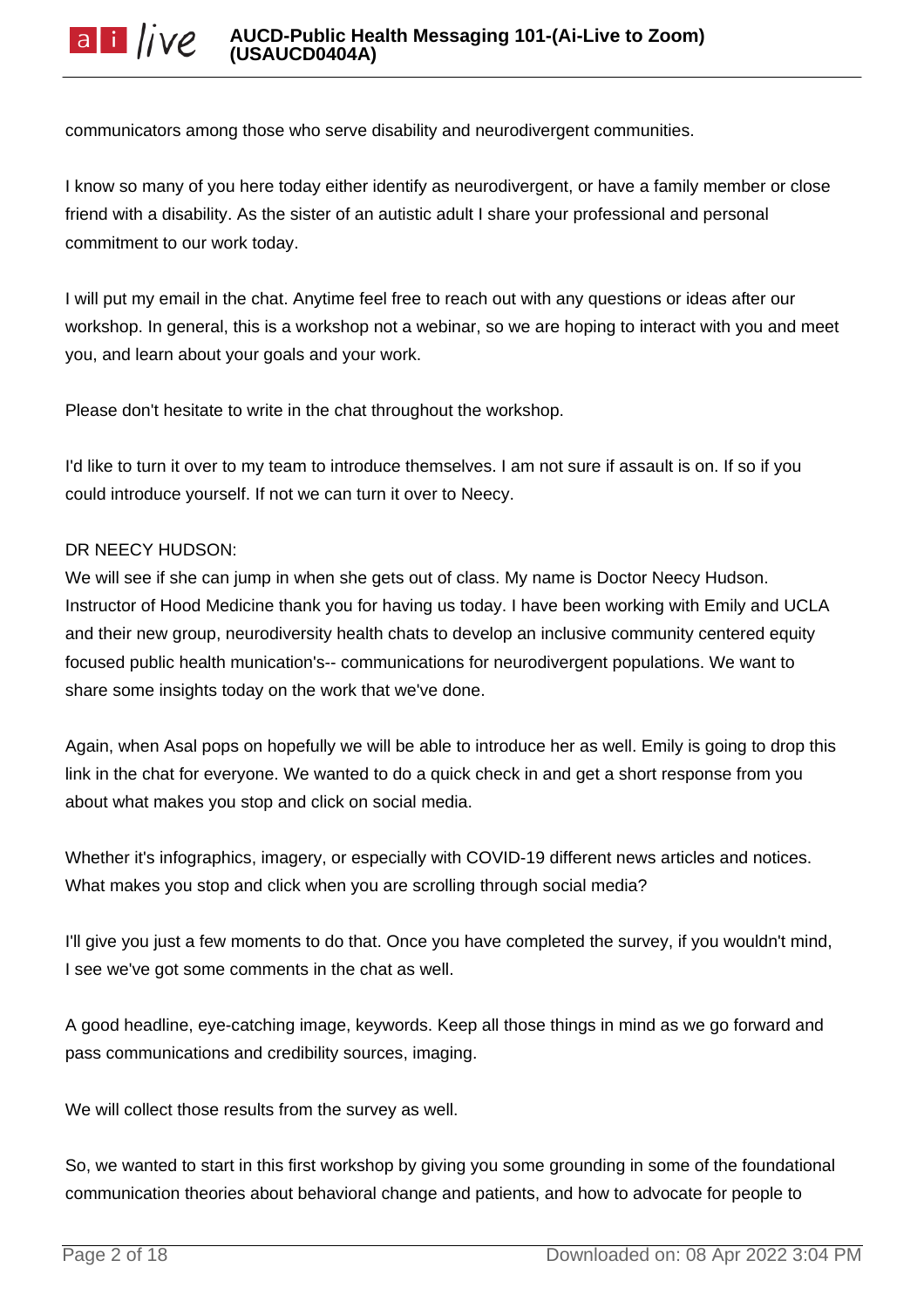either adopt certain preventative behaviors, or change in health lifestyle in order to promote reducing the risk or increasing health and wellness.

Certainly a lot of these aspects of behavioral health and psychology, social science, and just things we know to be true about human nature and employ that as well. Emily, I don't know if you want to say a bit about what that looks like for this particular target population.

## DR EMILY HOTEZ:

Absolutely. I will say something that has come out of my work with Hood Medicine is there are things we can glean from communication with diverse marginalized populations. While the neurodiverse should be community are unique and their needs there are certainly other marginalized populations who perhaps share some similar needs with neurodivergent communities.

That said, we know that individuals with certain disabilities may have particular mistrust of medical establishments, particularly related to vaccines, and so sensitivity to vulnerable populations, or populations that may have been exploited in the past would be an example of a specific factor relevant for individuals with disabilities.

I also have perhaps, certain sensory needs, certain educational or support needs, all of these things can be taken into account.

## DR NEECY HUDSON:

I will start with one of the oldest models and run through these pretty quickly. This is one that's called information motivation behavioral model. The reason why it has been sort of revised and we've added a lot of nuance since it first was introduced is because it presumes that all of these factors are sort of independent constructs and as long as people have the information they need and the motivation to do that particular inventive behavior and the ability with behavioral skills that automatically blends toward behavior change.

Which, we can see from the pandemic, things are not that simple at all. Especially in an age of what's been coined infodemic and random disinformation. Especially targeted, obviously vaccine hesitancy has been an issue arising in the autism community because of the debunked paper. That's always going to be a challenge.

When you add on the intersection of different marginalized communities who also might have had histories with medical human rights abuses and unethical human experimentation it's very easy to see why the messaging has been so complex around the pandemic, and why there's been such widespread resistance for different reasons among different populations.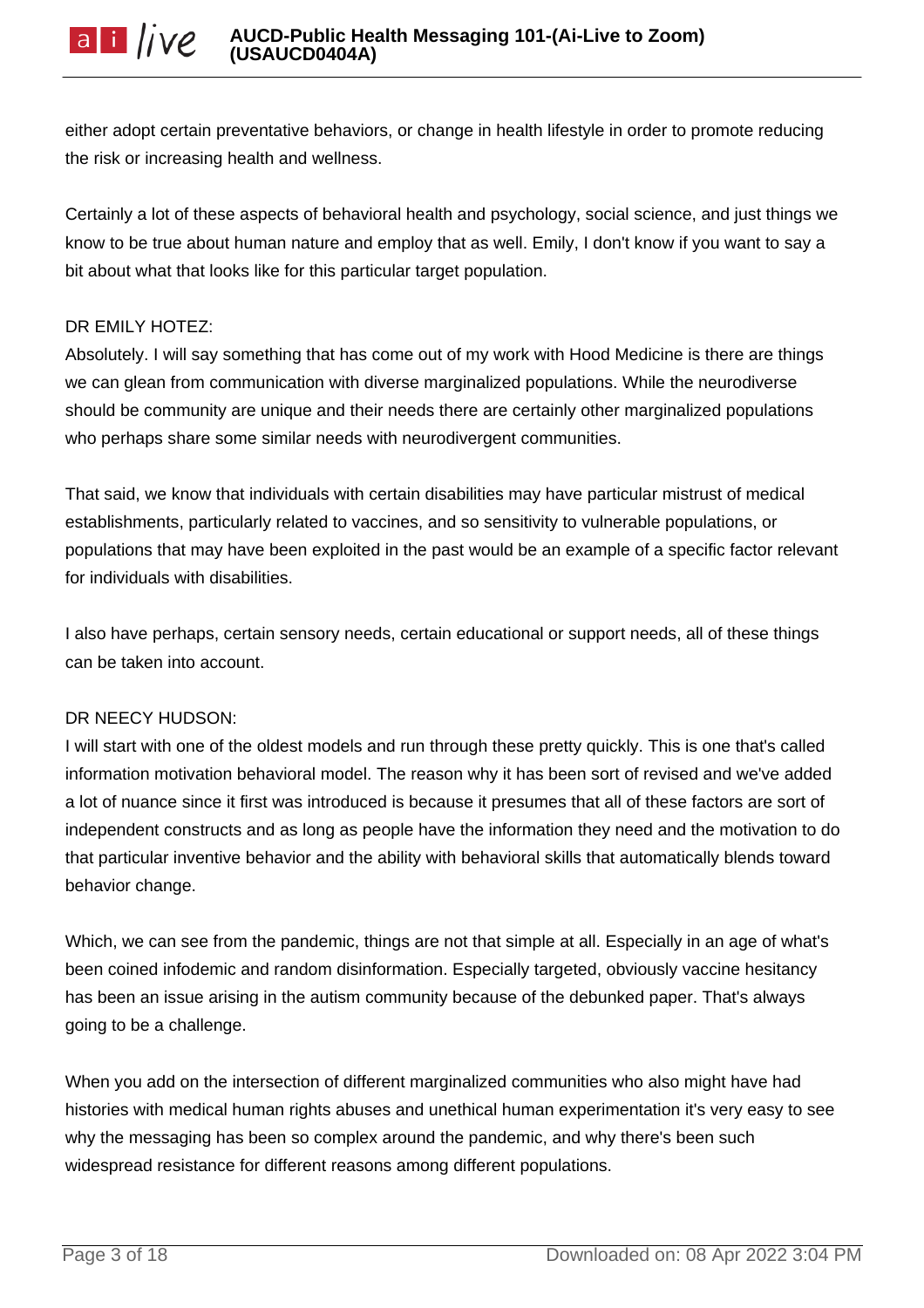That kind of evolved into the health belief model where it posits that as long as you have a desire to avoid illness, or a belief that that particular action it will prevent or cure it that will set you on the right path sort of thinking about it and hopefully motivating you to achieve that behavior. It kind of starts with this perceived acceptability. Am I at risk? What's the severity? How bad would it be if this happened to me?

And then moving into sort of a consideration of perceived benefits of the proposed action, and then also whatever barriers that particular individual has two accomplishing that behavior scale.

And then of those contemplations lead into the Q2 action.-- cue to action. A self-efficacy piece where you have to be able to maintain that new habit or lifestyle, or whatever it is that's being advocated in order to reap the benefit.

And then you have the theory of planned behavior. This one is about intention, and again efficacy. Do you have the ability, and then once you start a certain behavior can you keep it up? It looks at attitudes towards the behavior, which I think is especially relevant for the pandemic because of misinformation, and also so much mistrust of government and health institutions. There's various attitudes from lots of different communities about vaccination, preventative behaviors like masking and social distancing. I would hope that at this point we would understand that with the emergence of a brand-new variant every time we take our masks off that's giving the virus a new host to jump in your mouth and mutate again.

Those are the kinds of things where you have to marry some of the basic science information and health information into the person's understanding of the benefit and the risks of certain behaviors. And then also kind of put it on a level.

I know for us we like to really just keep things focused on really practical themes like spit and just the natural aversions that we all have towards germs and spreading disease. Which I thought would be enough, but obviously it's not for this pandemic.

And then it also kind of considers these norms. Things you feel like influenced by your environment. The blood the grocery store masking up, still going out to parties, or still doing this. What are your perceived norms? And also what's really going on? All of these things lead to intention and whether you feel like, again, you have the power to change your behavior and action, and whether you can sustain it with the self-efficacy.

And then you have the stages of change model which starts to put things in a more reasonable context in terms of how we really think about or work through different choices. There is this conceptual cycle, but you can sort of go in and out at any stage. Basically you start contemplating what the action is, you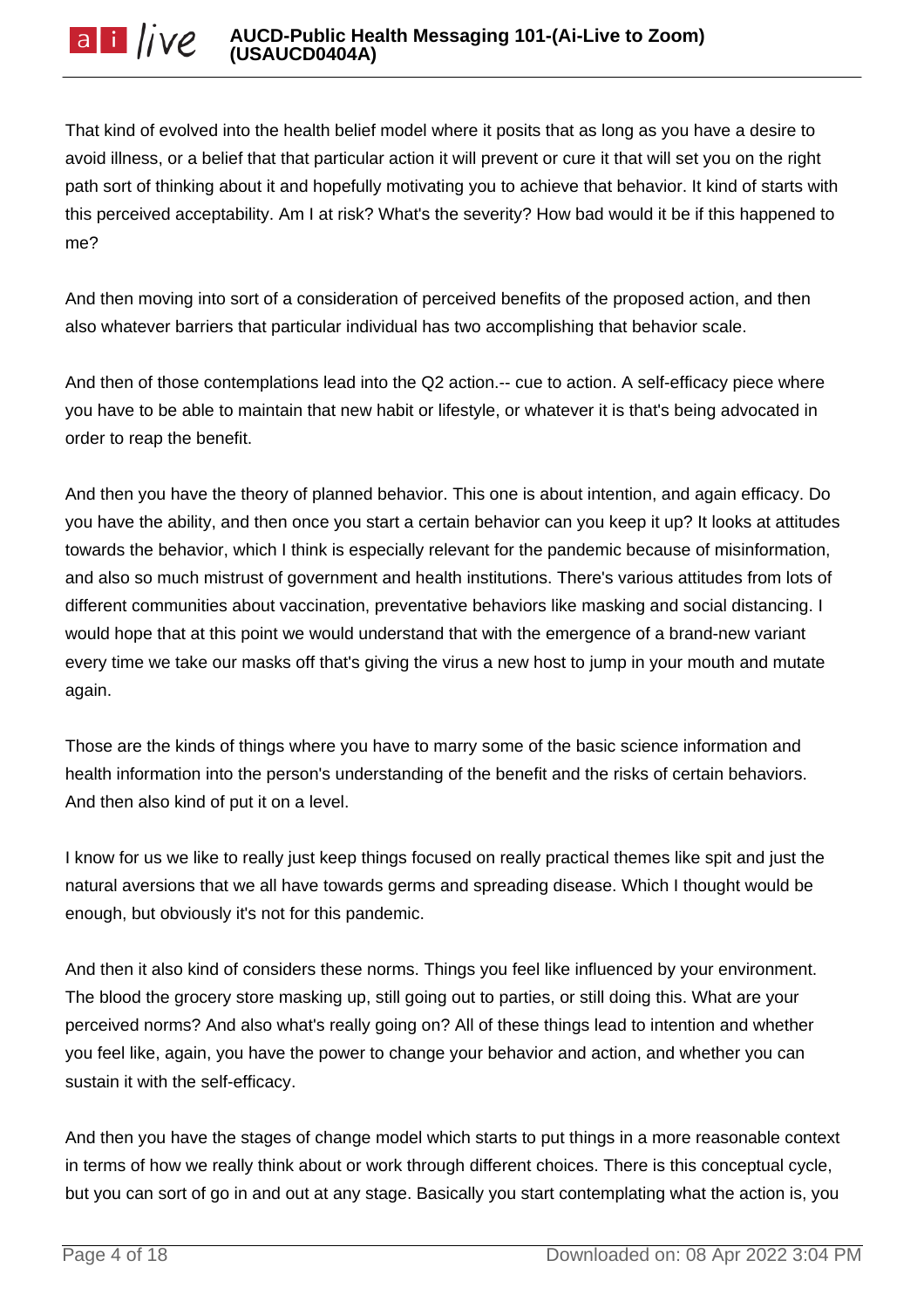build a determination to make that change, and then you have the action phase, which also has that maintenance or self efficacy step. Again, you can fall in and out of these. Which, again, we are seeing with the pandemic when it started we all were so frightened and unsure that everyone was a lot more likely to adhere to the social distancing, lockdowns and the masking. As time has gone on and there has been lots of different things to contemplate, and different influences of our environment that have made our adherence to those actions kind of wax and wane at different points.

I guarantee if you match it up with how the different ways the variance wax and wane they would be in- - superimposed on each other if I had to guess.

And then the social cognitive theory. It brings more weight, the impact and influence of your environment and your peers. That learning is dynamic and interactive. You have this behavioral capability, but you're still looking around, like what's going on around me, what are other people doing? If I start to consider this behavior can I do it? How do I do it? It takes into account reinforcements that you need from your environment. Whether in the digital age that's pings on your phone, or just constant sort of recycling of different messages, there's an expectations piece where you are considering what's expected of me, which again, speaks to the norms of society one is considering.

And then again the call to action and self-efficacy of whether you can keep that behavior going.

And then in terms of expanding that influence model. The social norms theory is all about the environment and interpersonal interactions, and how. Influence changes your behavior.

It posits that it's all about perception. Your perceived norms and actual norms. This is where you can really kind of have an influence in terms of social media campaigns where you are starting or your aim is to create a groundswell of changing people's attitudes about certain things, which you can try to do. Hit people over the head or try to chip away subconsciously at whatever beliefs they currently hold.

Which is what we like to do. Try to introduce doubt into the things that we know and some of the misinformation that is propagating throughout various communities.

This theory really talks about everything that's kind of influencing from the outside in.

And then, of course like most things, the diffusion of innovation model. It conceptualizes this change across society as a bell curve. As most things are. In this case this guy is definitely me running to go get my vaccine when it first came out. And then of course there's people all along the spectrum and temporally where they started off immediately just like lined up waiting for the vaccine, and people now are still really resistant and it's hard because it's really politicized, and again in terms of perceived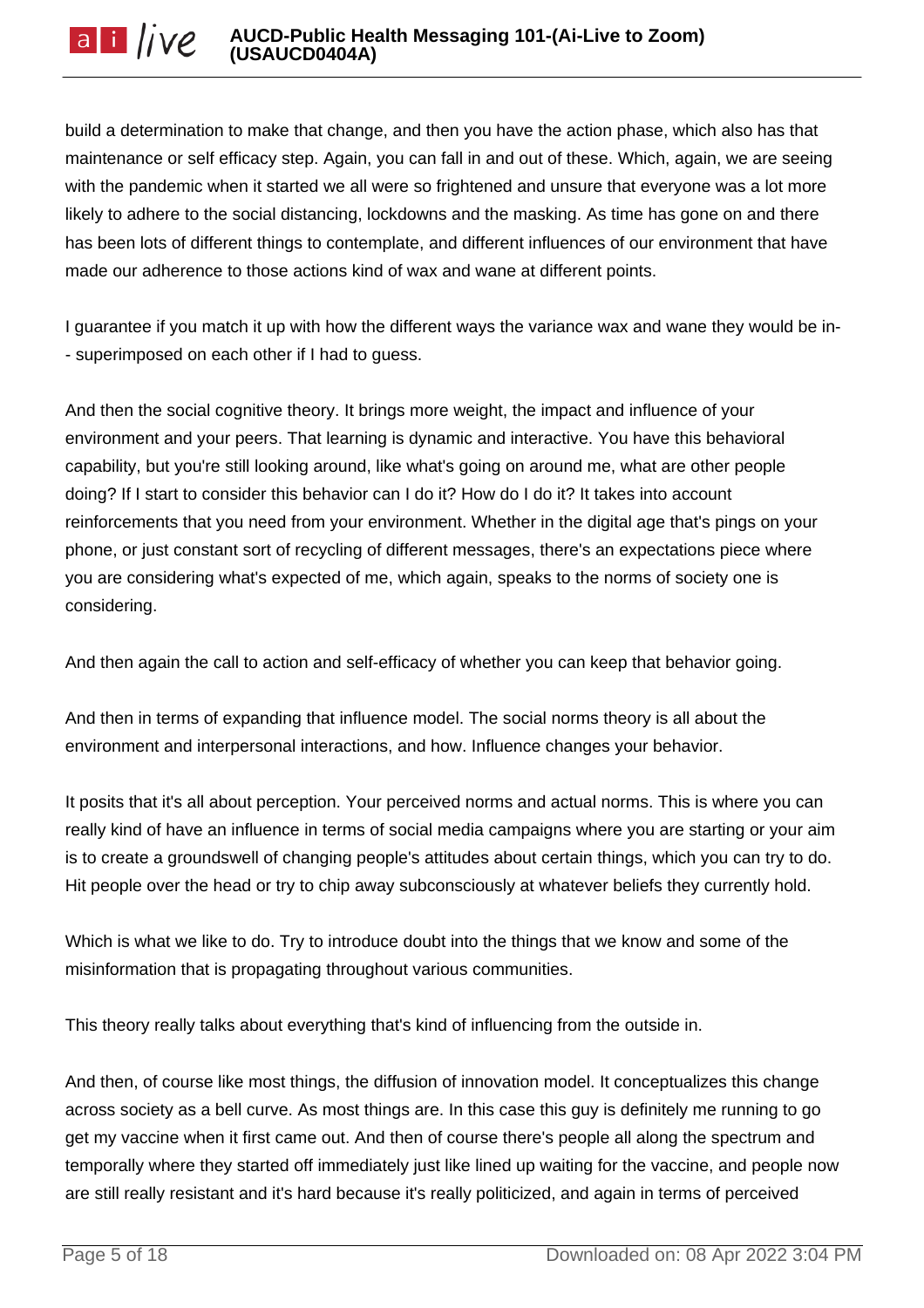norms and environmental influence you can't necessarily divorce peoples, even their political influences in this case what they believe or not to be true about potential health risks and benefits, MC seen.-- As we've seen.

It's important when you're talking about vulnerable populations who are medically disenfranchised and already had a lot of issues and barriers with lack of access to resources and the same sort of ability to perform the behaviors. A lot of things we are talking about our personal choice, and people necessarily can't socially distance the way one would like to decrease the spread of an airborne virus. There's people who have different barriers in their sort of other environmental aspects in terms of socioeconomics, transportation etc. where we are seeing their bearing the brunt of negative outcomes of the pandemic.

It's really an fortunate even-- unfortunate for people at the most risk we are not done a great job of moving the needle. They are still staunchly resistant segments of our society that I suspect are a big cross-section of intersectional identities within it.

I was going to throw it over to Emily for second to introduce how we built upon all of these foundational model skills our messaging framework that we published recently, and clinical medicine. I will drop that link in the chat if anyone's interested in that. Emily maybe you can speak a little bit to how we use that to influence to prioritize messaging.

# DR EMILY HOTEZ:

Of course. Please do not feel overwhelmed by this very complex info graphic.

I think even just looking at this from a Birdseye view gives you a sense of how complex and layered it can be when communicating to marginalized groups. But generally speaking we understood and were thinking about public health messaging we need to consider individual level factors, interpersonal level factors, community and societal level factors.

Individual level factors could span things like social determinants of health. It could also span things like behaviors, self advocacy capacity for example would be an individual level capacity that I would want to consider. Interpersonal, that refers to interactions between people.

We know there are various barriers and facilitators at the interpersonal level. When such barrier could be experienced or anticipated, stigma through social interactions or with healthcare professionals etc. Community level factors. We know that there's differential access to vaccine and COVID information. Societal level factors have, of course, we are well aware of structural inequities that affect quality of care and access to public health interventions.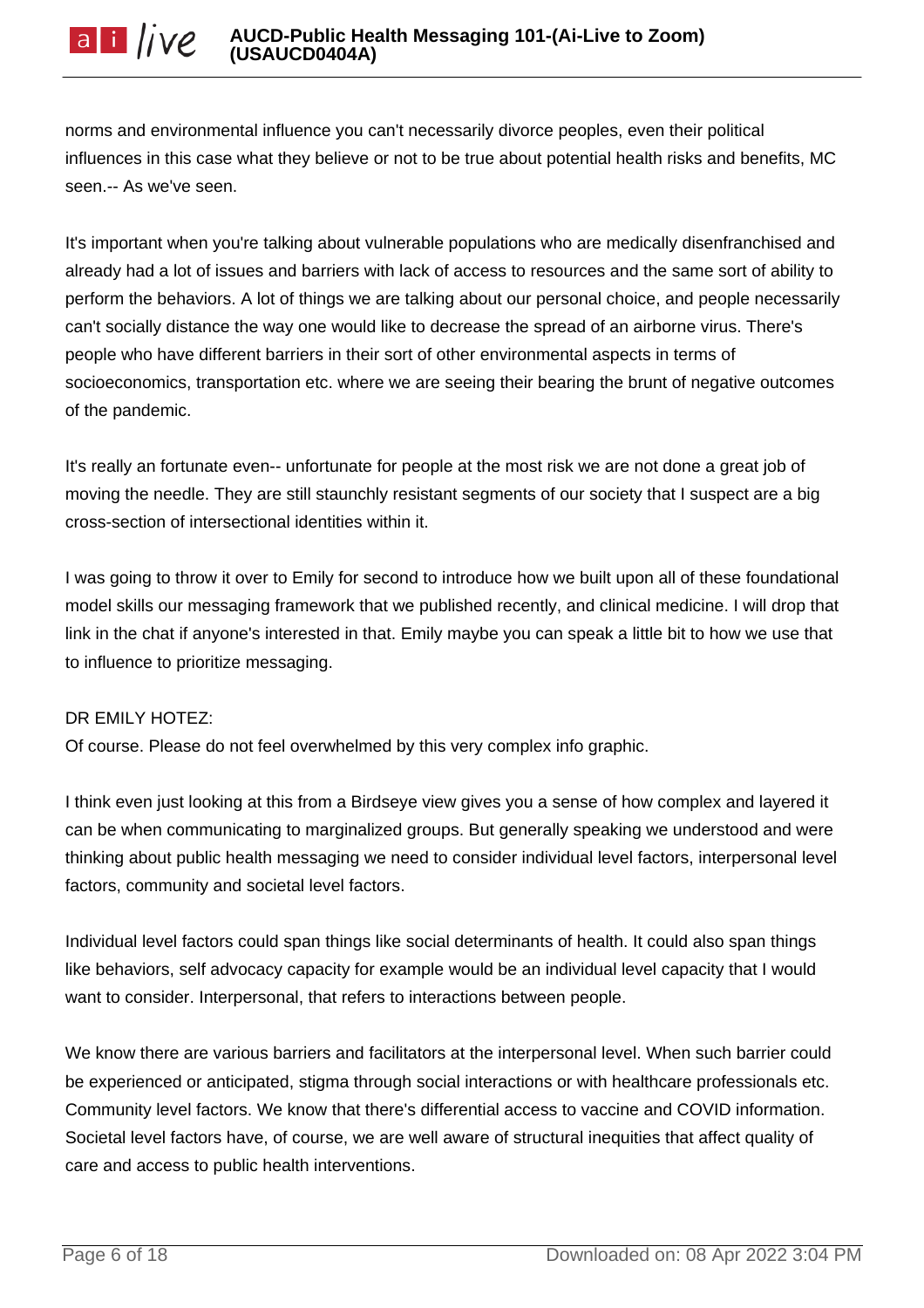We wanted to capture all of those complicated levels of influence when it comes to actually reaching our target population. If you scroll your eyes on over and look at messaging segments we conceptualize the idea that there would be four strategies for trying to get at all of these interactive and complicated levels of influence.

These are all things that Hood Medicine does. And hopefully at the end of this workshop series you will have a higher capacity to be able to do yourself. Things that make infographics that speak to interpersonal level barriers, engage your community in a way that is reflective of the heterogeneity within individuals that you are trying to reach.

And then we scroll all over to the right. Communication and outcomes. Neecy can speak more to the outcomes. That's a big part of Hood Medicines framework and overall work. But essentially we think that if your messaging segments are really speaking to these interactive levels of influence you can promote awareness and information, you can increase preventative health behaviors, and establish trust and credibility with your community, which is essential for all of this work.

## DR NEECY HUDSON:

Some of the things that we, as you can see there, we try to build different lens messaging. Some is infographics where we have some sort of science or medical information to convey. We want to break that down. Even within those we try to still use vernacular, linguistic, visual themes and cues that we think will resonate with whatever subsegment that we are targeting as well.

But then we also, in addition to health advocacy and explaining what people need to do and why, we like to do engagement pieces where we just kind of telegraphed to the audience either ally shipped, or belonging to their community. At the very least that we understand their issues, and also why and how society is set up to perpetuate them. I think that's something that's really important because I think a lot of us publicly speak academically about health disparities, and there's been a lot of, certainly, increased spotlight of late. It feels like it's definitely a frame of reference of the patients, or the patient population.

There's not much that communicates to the patient that anyone understands that it's a structural or institutional issue. Even just recently the (unknown term) Journal had a podcast about racial bias in medicine. They basically purported there was none.

Individual care providers weren't racist. How could there be a structural issue? I think that's part of the problem is that no one individual provider is going to diagnose themselves as having a bias, however it's clear that people in these communities, we hear the same stories over and over again they are having horrible, humiliating experiences in the exam room. That's just their life.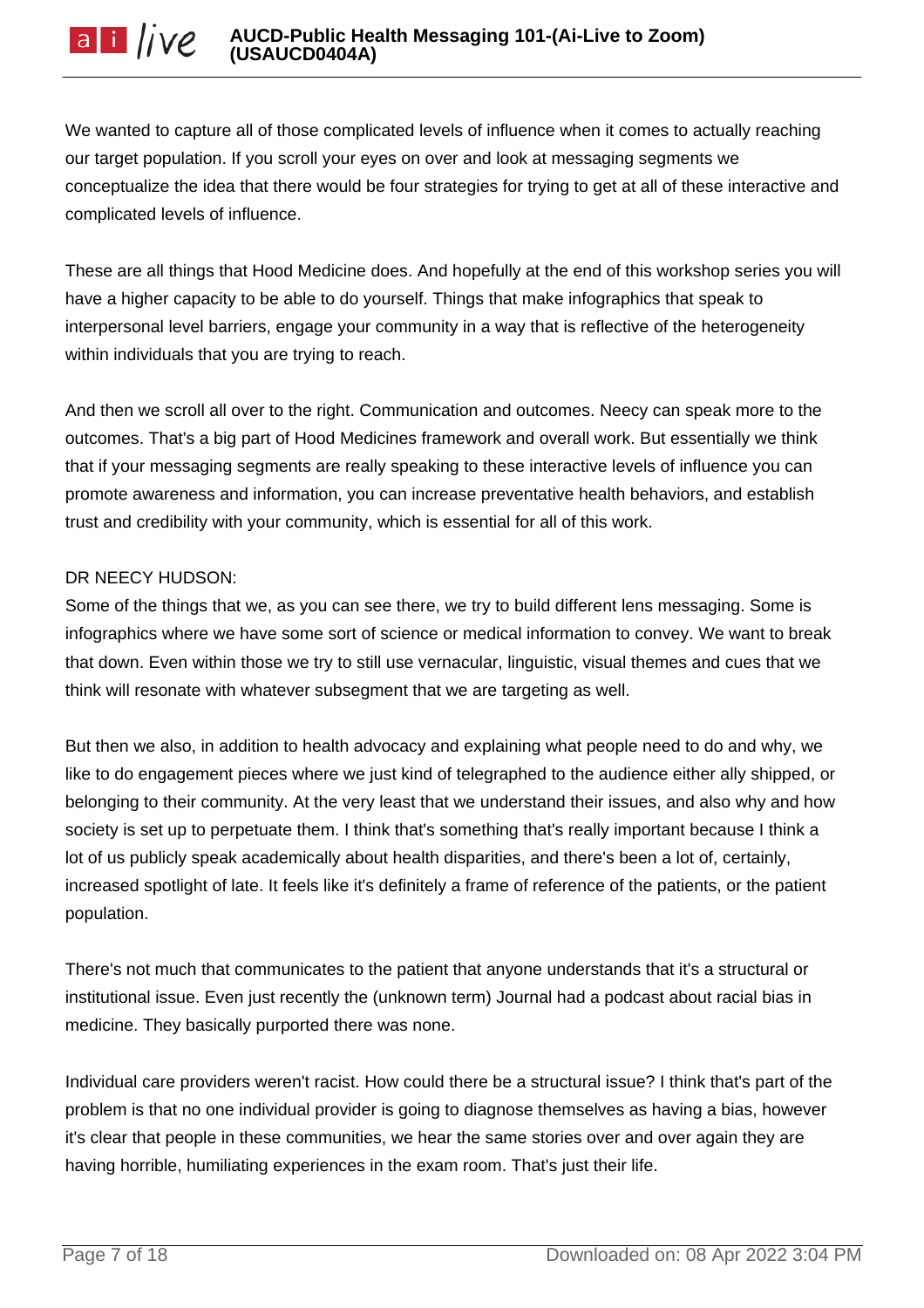It's hard to reconcile the two. If there's no physician who perpetrates this on their patients than I don't know where all the complaint are coming from. But for many people the face of this broken system is there care provider.

I think it's important to communicate an understanding of the challenges. (indiscernible) if you can't call a thing a thing, which is really hard in this day and age. We don't use euphemisms, we don't dance around issues. If you want instant credibility and trust then you have to be truthful about reality. That's what we believe. There's plenty of things to communicate. For us that means CDC guidelines, the science information resources and services, and also, again, the actions people need to take to keep themselves safe in advocating for those behaviors.

A lot of the barriers we've already spoken to are clear, and I think they've been clearly defined throughout this time. I just think we all need to find a way to translate that, and the way that resonates with people, and think the most important piece of that as I was saying, we can't just keep analyzing health equity and not hold institutions and their members accountable for the actual harm that's done to these patient populations.

That's very necessary to communicate in messaging, but certainly as the missing piece in health equity overall right now to me.

The first breakout rooms we wanted to to get you guys kind of talking a little bit is trying to think about your audience, again as Emily reviewed we tried to look at it from all angles individual, and then also the individual's environment which includes interpersonal interactions, as well as society at large, and the systemic influences.

In our case this is COVID. You have individual beliefs, customs, and different predisposed conditions. All of the things that one person could be. And then also interpersonal of course, that includes your family dynamic and social and professional dynamics, which could be dysfunctional, difficult to maintain for some sub segments depending on the particular challenges and community, and whether you have support structures or access to resources and community. In society at large as well.

For the first breakout room we would love you guys to think about your particular audience and obviously they won't all be the same. Maybe just making some general considerations and have a quick chat about what are some of the top barriers for those audiences. When you get back we will have a couple of you give us some feedback about what you discussed.

## DR EMILY HOTEZ:

We recommend when you are thinking about your target audience try to challenge yourself to be as specific as possible.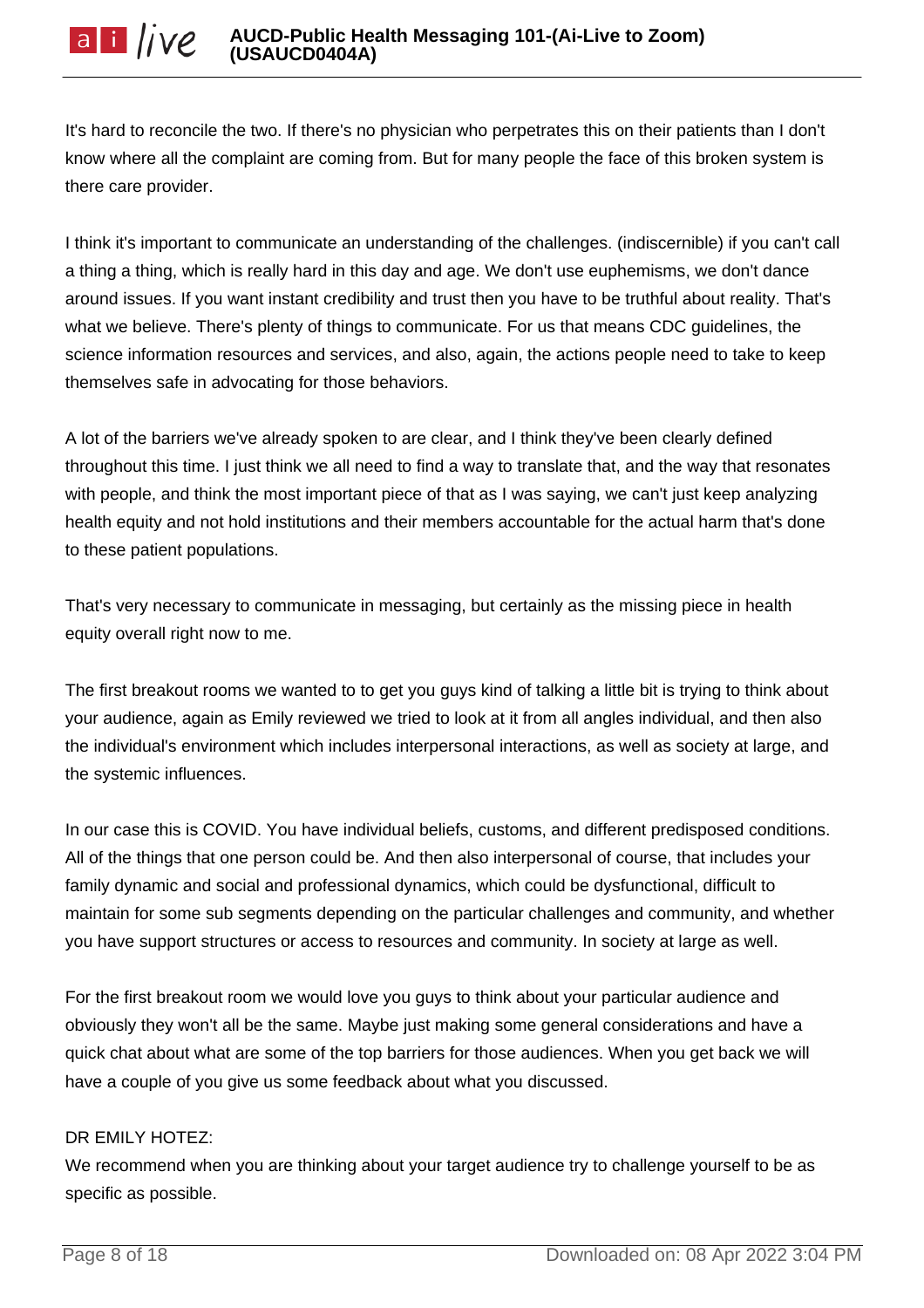I know for example many of you serve individuals with disabilities across their lifespan. How much more specific can you get they can about your target population? Maybe that means considering your region, the resources the typical patient population has. Really getting granular. That can help you to think through some of those barriers a little bit more.

I will break you out. I will also introduce yourselves to each other and make a new friend.

## SPEAKER:

If anyone needs captioning raise your hand using the reactions tab to the right so we will know what room to put you into retaining captioning.

## SPEAKER:

If anyone needs captions there's directions in the chat. I guess we can start with introductions. I'm Sandy. Am a lecturer at the University of Maryland. I'm involved in a COVID messaging project, but I also teach a class and social media for public health students. We talk about disability and creating accessible materials. That's really why I wound up.

## SPEAKER:

My name is Kari, I am in Oregon and work for public health for our county. I'm just curious about learning more about messaging, not specific obviously, just to developmentally disabled and just a special population groups.

# SPEAKER:

My name is Cara, public information officer for health department in New York State. Very large upstate County. I was happy to see some of those models presented earlier in the webinar, and also looking for ideas and strategies to reach some of our more vaccine hesitant populations here in our county.

## SPEAKER:

We had questions we were supposed to be answering. Was it like, who's our audience? And barriers.

## SPEAKER:

We are in a pretty rural community. There's a lot of mistrust of public health in general. Messaging.

## SPEAKER:

In the COVID project I am working on we are working with for, essentially counties in Maryland. Some of them are groups of counties, but a lot of them are rural and it sounds a clear facing a lot of the same issues.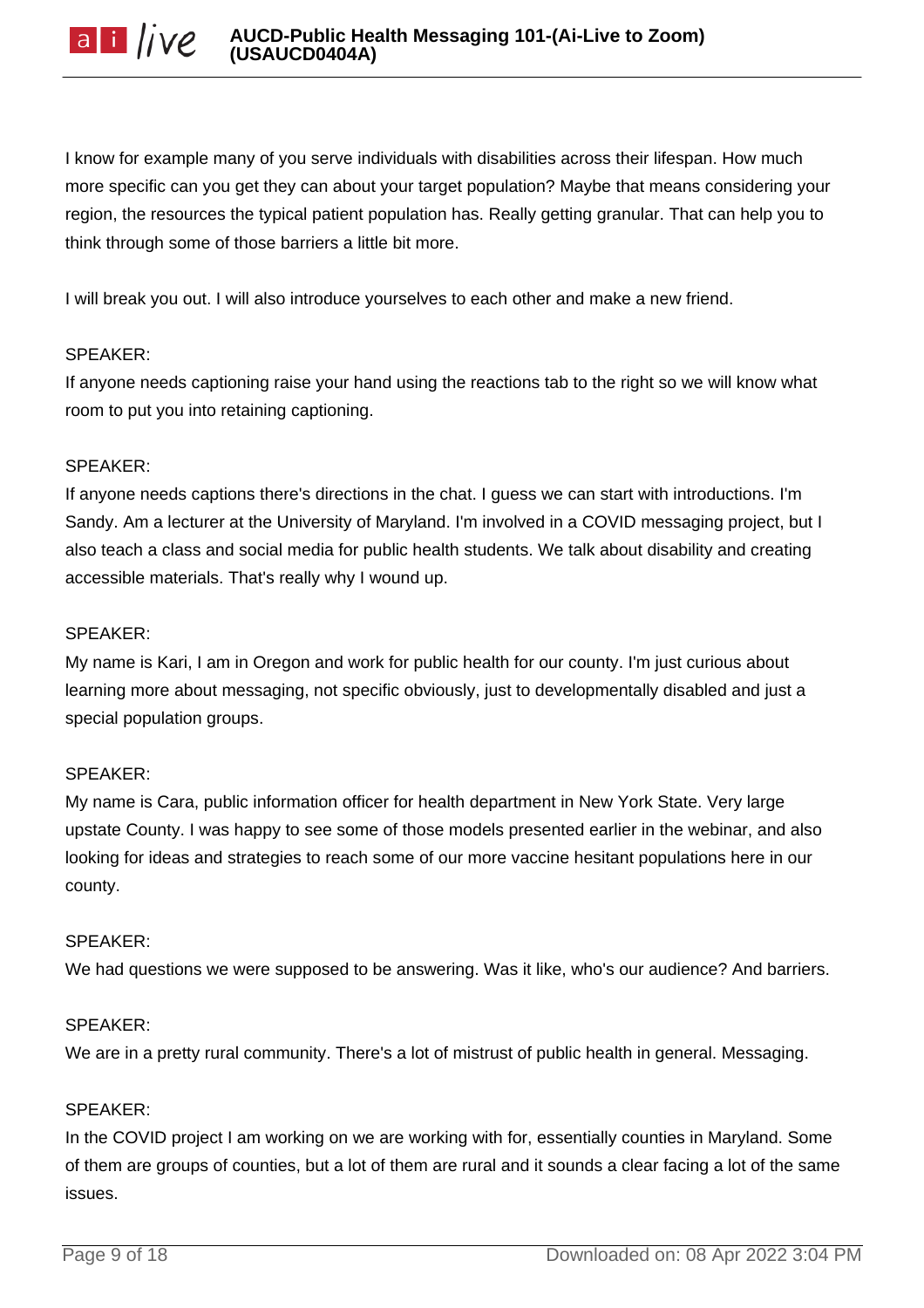

Distressed, they don't think the virus is that bad, they are more afraid of the vaccine then getting sick, they have a good immune system. Those are some of the things that we've seen.

#### SPEAKER:

In my county we have a mix of urban, suburban and rural communities. I think there is a lot of that mistrust also of government and government agencies. I think there's also the difficulty when we communicate out, just talk to your doctor. There is a significant portion of people in our community that do not have access to or haven't had any sort of relationship with a physician so that makes things challenging. If we are telling people to go to trusted sources of information like a doctor and they don't have one.

#### SPEAKER:

We also have good experience here were sometimes doctors are giving good information either.

#### SPEAKER:

That's a good point too.

#### SPEAKER:

There was some confusion about sometimes the Oregon health Authority would say something a little different than CDC. I don't know if that was your experience too. That was difficult.

#### SPEAKER:

We've tried to take steps to make it more accessible to people. Anyone in our county can call a phone number, call center or be able to have a vaccine scheduled for their home for a first, second booster doses we will come and vaccinate anyone anywhere in our county. Also setting up pop-up sites and mobile clinics with both a van and an RV throughout the county.

Specifically this spring hoping to hit some of our ZIP Codes that have much lower vaccination rates.

#### SPEAKER:

I can't imagine trying to schedule home visits. Are you getting a lot of uptake on that?

#### SPEAKER:

I mean, a lot is elderly people or people with disabilities who can't get out, especially during winter time. We've contracted that out with two different agencies. One that takes the north half of the county and when it takes the South having-- half. They coordinate so it is town by town.

#### SPEAKER: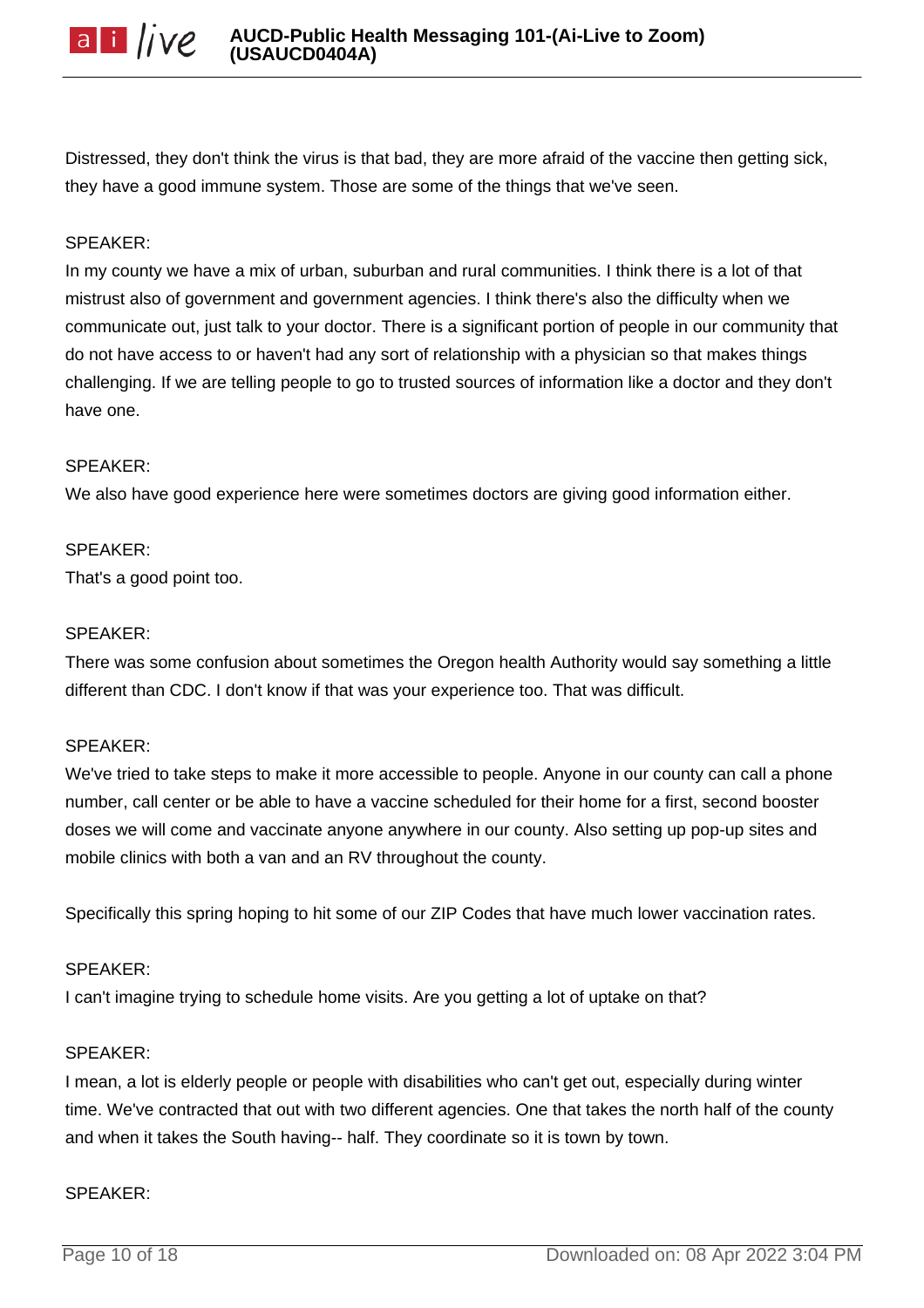Is that within ambulance service or hospital system? I'm just curious because we've had a tough time getting to our homebound population.

#### SPEAKER:

I don't know the finer details of the contract but I think it was some sort of home (indiscernible) agencies.

I'll also say we put that information out (indiscernible) especially last spring through our Meals on Wheels service locally. That went to their monthly statement. It wasn't necessarily the person who was giving Meals on Wheels, it could've been there tear caterer got that-- caretaker who helped schedule it.

#### SPEAKER:

That's a great idea. Looks like our rooms are closing. Nice to meet you all.

#### DR NEECEY HUDSON:

We like to use basic tropes like just play on people's general germ phobia type themes because it's like, we try to extract as much of the power from that other stuff as we can, and we focus people on the battle of the species that is. Focus them back on the fight that we have with the virus. Which is not always easy.

It looks like everybody is back. Asal, do you want to see what everybody had to say?

SAUL NEWMAN: I'm so sorry. I thought genuinely this was at 1 o'clock.

# DR NEECEY HUDSON:

Are people still in the groups? Am I reading that wrong? I

# SAUL NEWMAN:

I think people still are in groups.

#### SPEAKER:

It is closing. They've got 50 seconds to leave.

DR NEECEY HUDSON: Maybe we should hold off for a quick second.

## SPEAKER: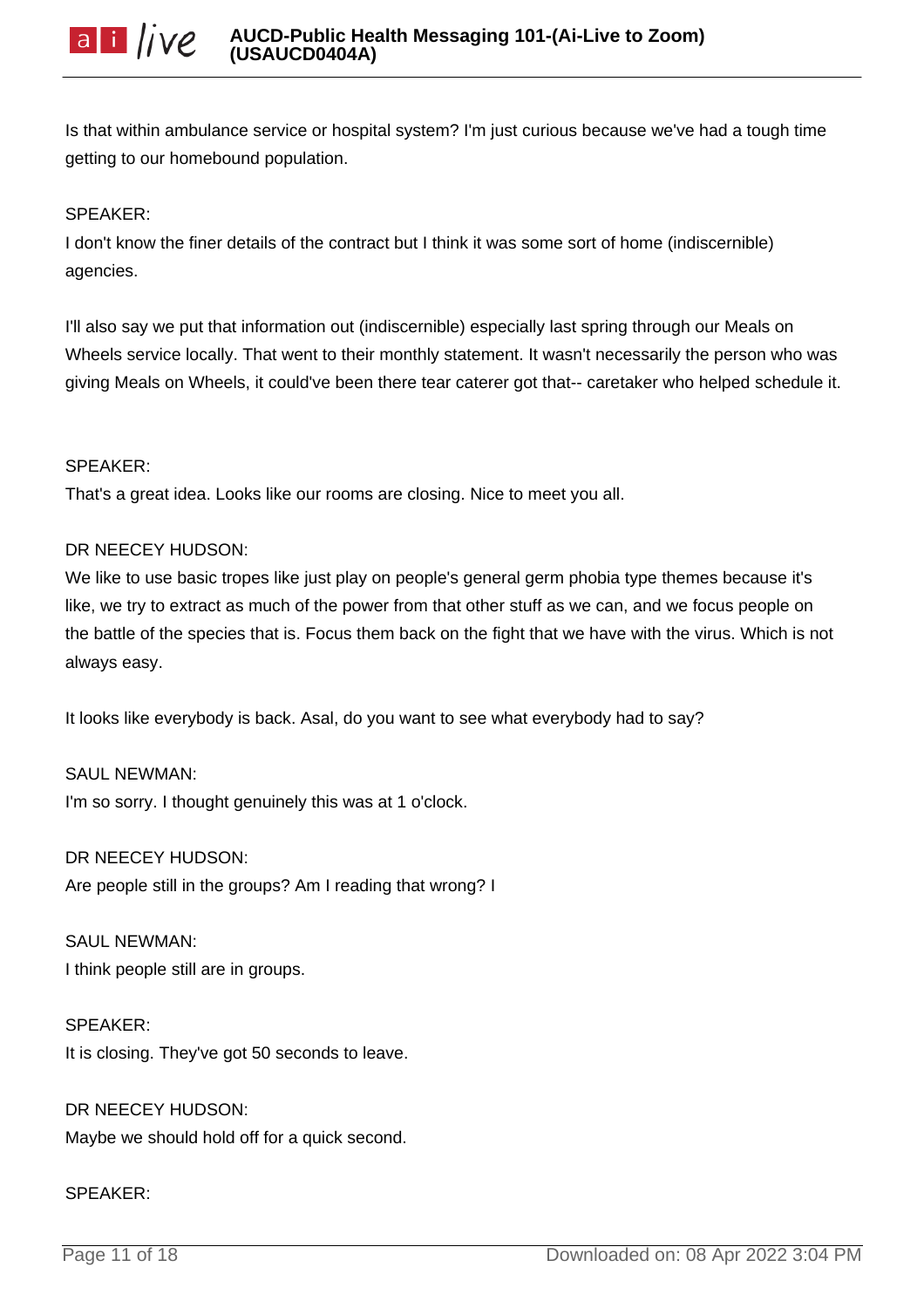I got invited to another room. I should not be going into that, correct?

#### DR NEECEY HUDSON:

No. Everybody back? Sorry about that, guys. Go ahead. A

#### SPEAKER:

I did work with Doctor hotez last summer at University health chats. It's a social media campaign that was started to increase vaccine confidence in the neurodiverse community. I'm looking forward to seeing what everyone has to say.

Is everyone back or are we still having problems?

DR EMILY HOTEZ: We are back in action.

DR ASAL BASTANI: Does anyone care to share what they have talked about in the chat?

#### DR EMILY HOTEZ:

Feel free to raise your hand. Lots of rural populations, legislative pressures and misinformation. Lack of Internet access. Monica, please share.

#### SPEAKER:

This is Monica. I thought I will be brave because I know how hard it is to facilitate a workshop, so it's always nice. For my work my populations of focus are the people of Oregon, because I work for a state agency for COVID communications.

We don't necessarily create individual mass strategy for communications for each individual group, which I think inherently creates gaps in itself and is a barrier. Aside from political, social and ideological considerations when creating those strategies we have to think about accessibility of the documents.

One thing that came us for us about people with disabilities. Screen readers. Webpage and documents we designed were not necessarily accessible because they were not able to be read by screen readers because we hadn't put in the proper settings to have it done.

That was something we had implemented pretty quickly to adjust and fix, but when we'll have constant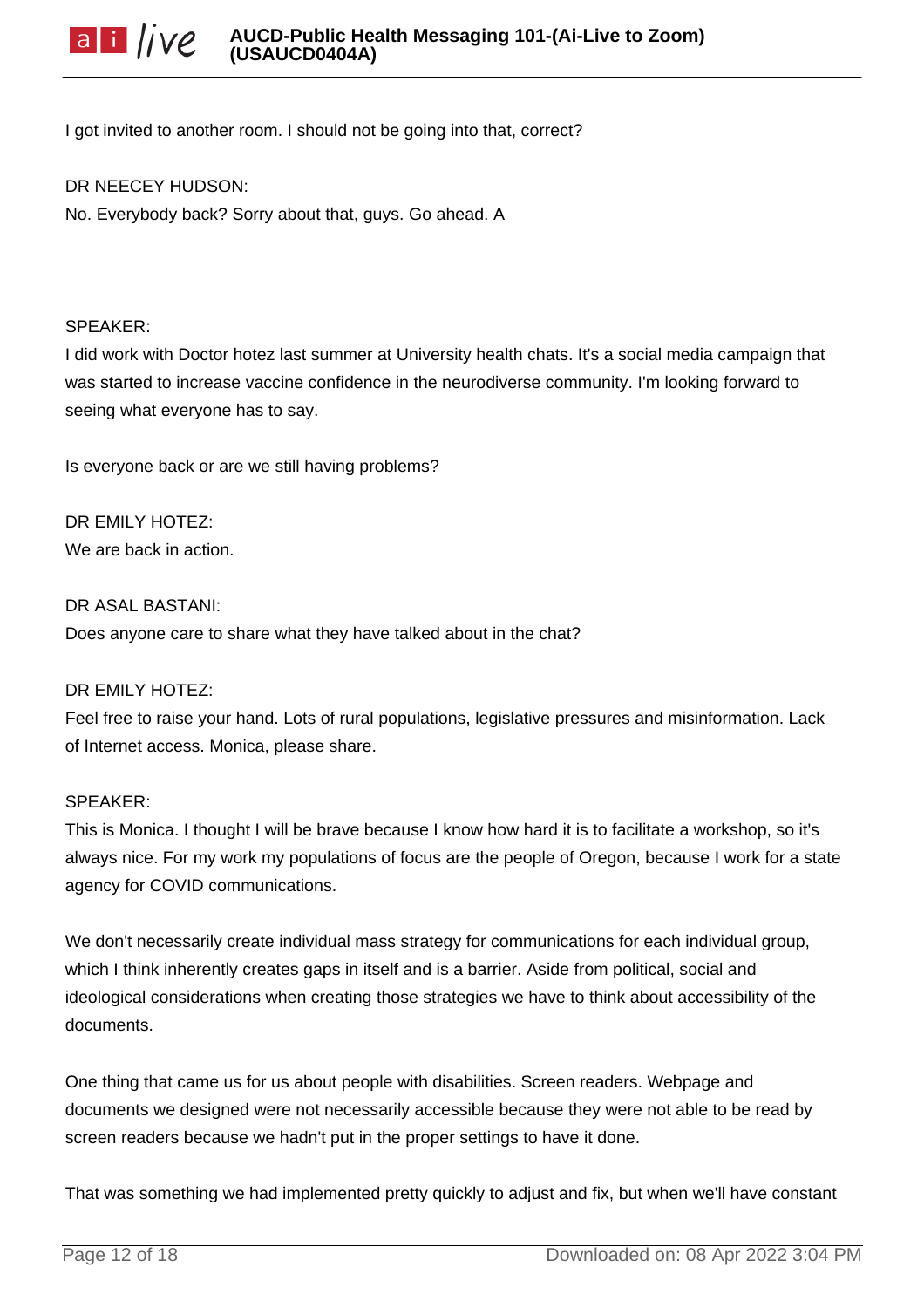change that's moving it's easy to fall back into a routine where you are not putting in those settings for screen readers in particular.

And then the other thing we found to be a barrier was when you are an able-bodied person designing graphics you are considering color pallets, feelings and colors, but you're not really thinking about how that's viewed by a person who may be colorblind, or maybe overwhelmed by the visual itself and that's also something that we've tried to integrate into by putting in more of an equity review in the process, but obviously things still fall through the cracks.

DR NEECEY HUDSON: Thank you.

DR ASAL BASTANI: That's a great response.

## SPEAKER:

We had a good group of people. Two of us work together so we were kind of on the same plane. We had an individual from the CDC as well as a student who was working with age 17 and older parents regarding the COVID vaccine.

Our challenges were for the individual with the CDC they disseminate information, but don't know who is reading it or is accessing it. Very difficult for her to explain what the target audience is.

With our organization as a nonprofit we have some barriers and challenges reaching our lower income and outer lying areas. Number one, because of accessibility, but also language. We are working on that and have several interpreters with us now on staff. Also the other barrier in challenging and reaching students and families was basically the same thing that our nonprofit experiences with a young lady serving as a student.

Some of our barriers were resources, education between service providers and families. Time, habit formation. That's a big component as well as trying to reach those individuals might not know that you exist or have that education or information to perceive it.

Those were some of our challenges and barriers.

DR NEECEY HUDSON: And then Lori.

SPEAKER: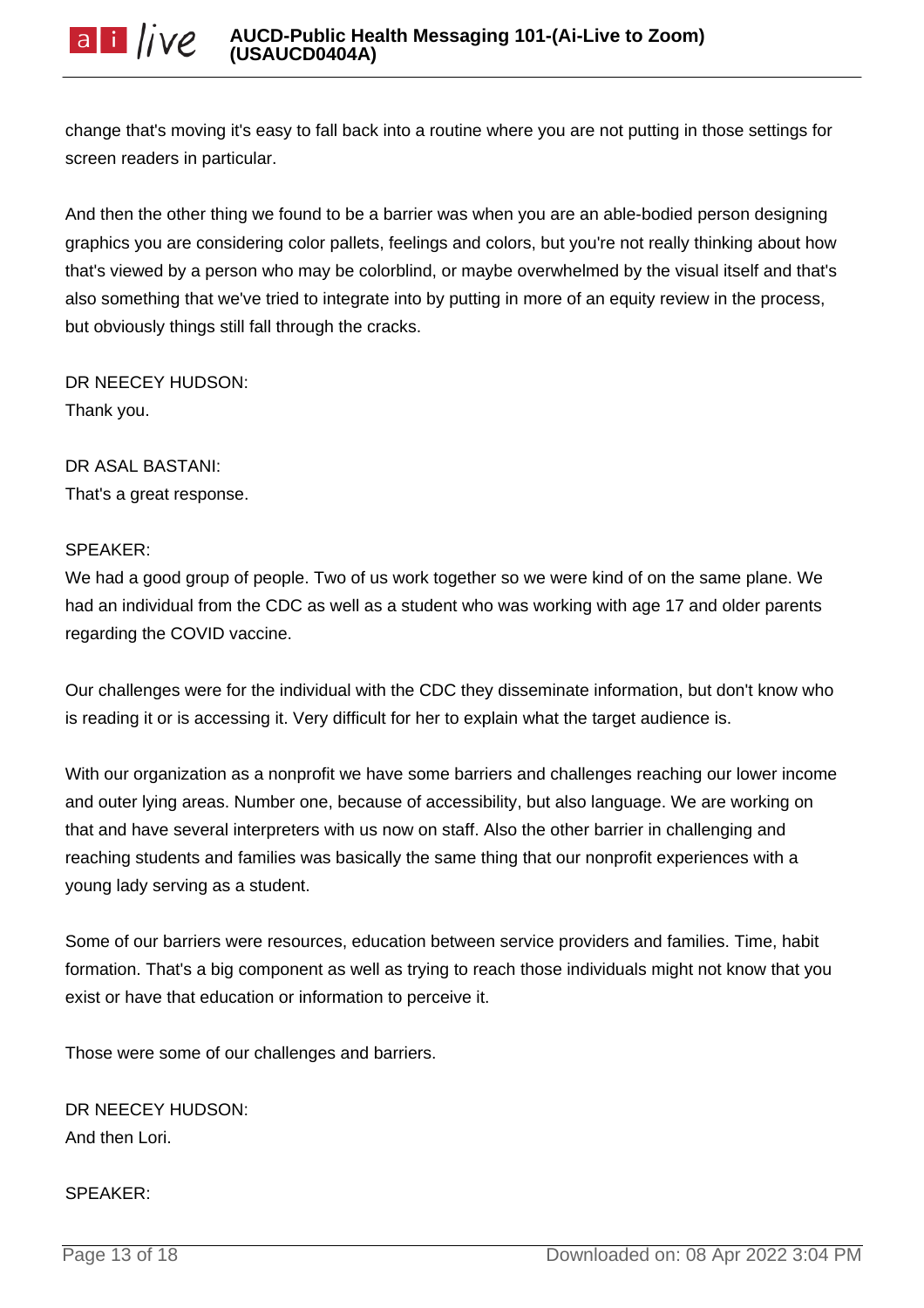Hi, everybody. I'm Lori Kramer, Executive Director of the autism Society of (indiscernible). I see a number of my colleagues in here as well. Our target population is individuals living with autism including their families, parents of children with autism.

I think that our barriers, yes there's all the ones that have already been identified which are logistical barriers, but I think with this population in particular there's a lot of mistrust, there's a lot of trauma within the medical community and a lack of trust with doctors for a lot of reasons. I also think that our messaging has to back up to meet people where they are. I think observation only some of the headlines are we know these individuals with intellectual disabilities are more likely to get COVID, like he started out saying get COVID and die from COVID.

I think people feel like that's fear mongering and you're just trying to scare people into the vaccine. I think we got to back it up and walked through why that is. I think that's where you get your peer to peer messengers if you will, and I can use my own personal journey. I have a 21-year-old with severe autism, my fear was if you get sick can he manage it? He cannot tell me how he feels, cannot tell me what the problem is. What happens if he gets into the hospital? My husband or I would have to go with them? What if we get sick?

These are people who don't know him at all. Can they help to manage it? The answer is no. It would've been a debacle. I think it's hard, I always say if things can't fit on a bumper sticker you have a challenge. This is in a bumper sticker issue. You have to almost explain it as it's not just the autism, it's all that goes with it that becomes a challenge.

This is a difficult population for a lot of reasons, and how do we peel that back and meet people where they are and help them make an informed choice. That's we decided to frame our messaging around, is making an informed choice. Having the information that you need. My son is immunocompromised, I went to his doctor and said I don't want to do the vaccine. He gets an infusion every month and so he gets other people's antibodies. In sunlight, is it in the bag, the IV bag? He's like, no it's not the bag and won't be for a few years.

I said, what do you think about the vaccine? He said Lori we know what to do when he has a flareup but we don't know what to do with COVID. Thousand informed decision to me, versus making a decision outside of that information, as it did cause a flareup for him. His autism was worse because he had a flareup, but we managed it.

That's just my own personal journey with us. That's the messaging that has to come to parents. Helping them think through their journey and how we make informed decisions based on that individual, because I think there's a lot of, I guess mistrust with the medical community for a lot of people.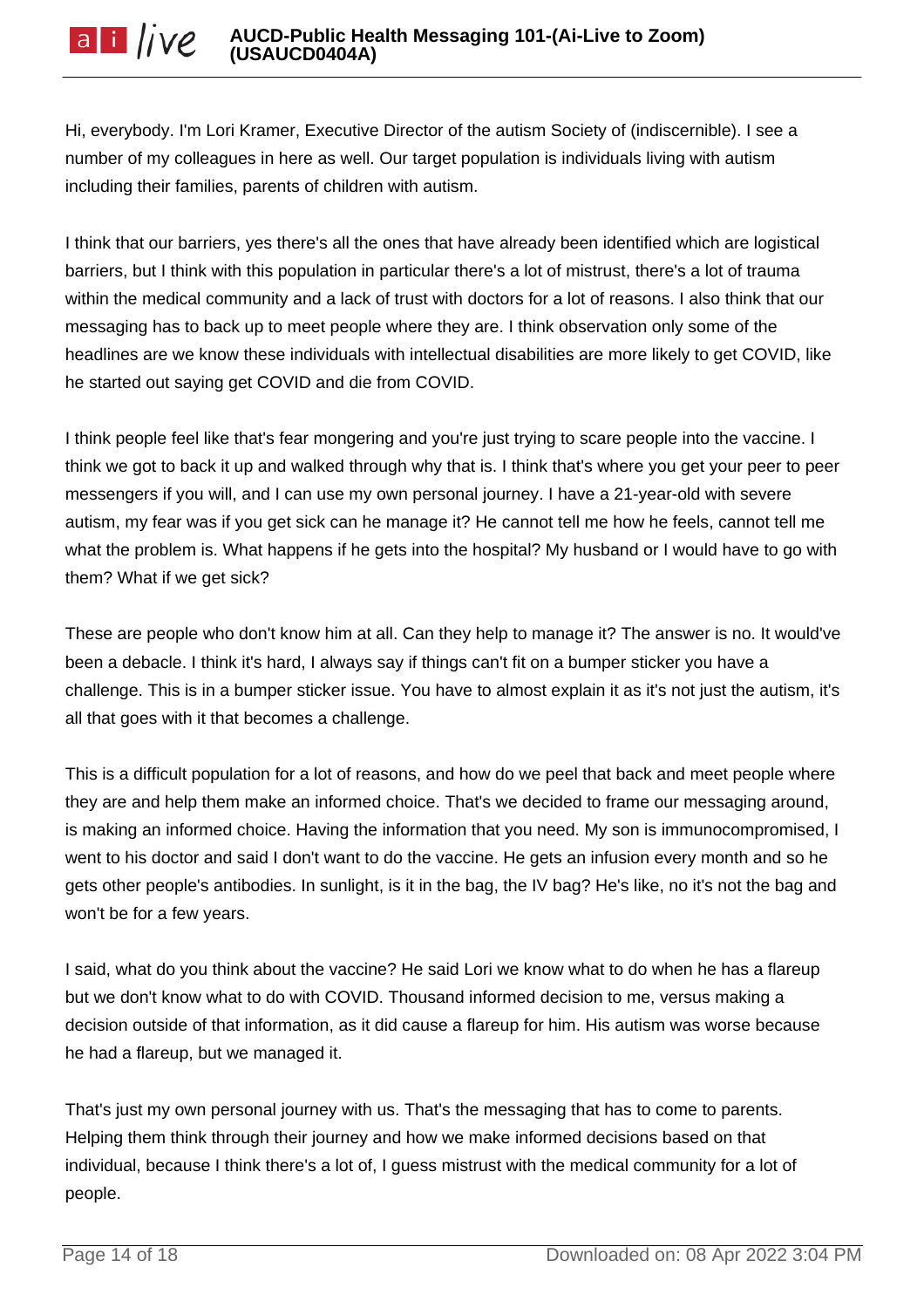## DR NEECEY HUDSON:

Thank you for sharing that. So many insights there, and you are very right about all of those things. I hope you come to our other ones because we can certainly get into that more in future discussions.

I don't know we have time for another breakout group, as I take you through some of the graphics I will share with you next maybe start thinking about some common themes we've heard. Some different populations might need different considerations in terms of graphics and visuals.

In terms of sort of things that connect either along racial and ethnic lines, or the community that someone belongs to, and start thinking about your target population, what are some of those themes that you could employ in a graphic or in a messaging piece to sort of make that connection with the audience. If you have anything now feel free to drop in the chat.

Like Lori said, if it doesn't fit on a bumper sticker, you know it mean? We very much like to keep things simple. We definitely target our science knowledge to the lay level. We go with a lot of threes as much as possible.-- The law of threes as much as possible.

I wanted to share some of our graphics. In addition to whatever the focus of your peace might be just to complement those with other ancillary pieces that are about making a connection with the audience. Again, for our audiences that typically means people who have felt maligned either healthcare. We certainly are constantly crafting messages to connect on that.

And then in terms of the vaccine we have put together a lot of different messaging for Black communities, Hawaiian communities, Latin communities about different influences that may contribute to their hesitancy, and then again, what we always try to do is bring it back around to the true battle of the species that this is. We tried to focus back on the virus. We personify the virus to link our behavior to the virus being really excited about it. Taking full example-- full advantage of our stubbornness and things like that. But again, we like to communicate, we like to understand misgivings etc. but we still need people to understand that while we argue amongst ourselves with our open, uncovered mouths COVID is having a great time at our expense.

## DR EMILY HOTEZ:

Can you speak to the last graphic with the police car? I feel that kind of get that a little bit like what we were talking about last time about why it can be so challenging to reach some of these groups we are trying to reach, and kind of what the strategy was for this one.

#### DR NEECEY HUDSON:

This was one of our earlier graphics. At the beginning we were desperate for people to refocus.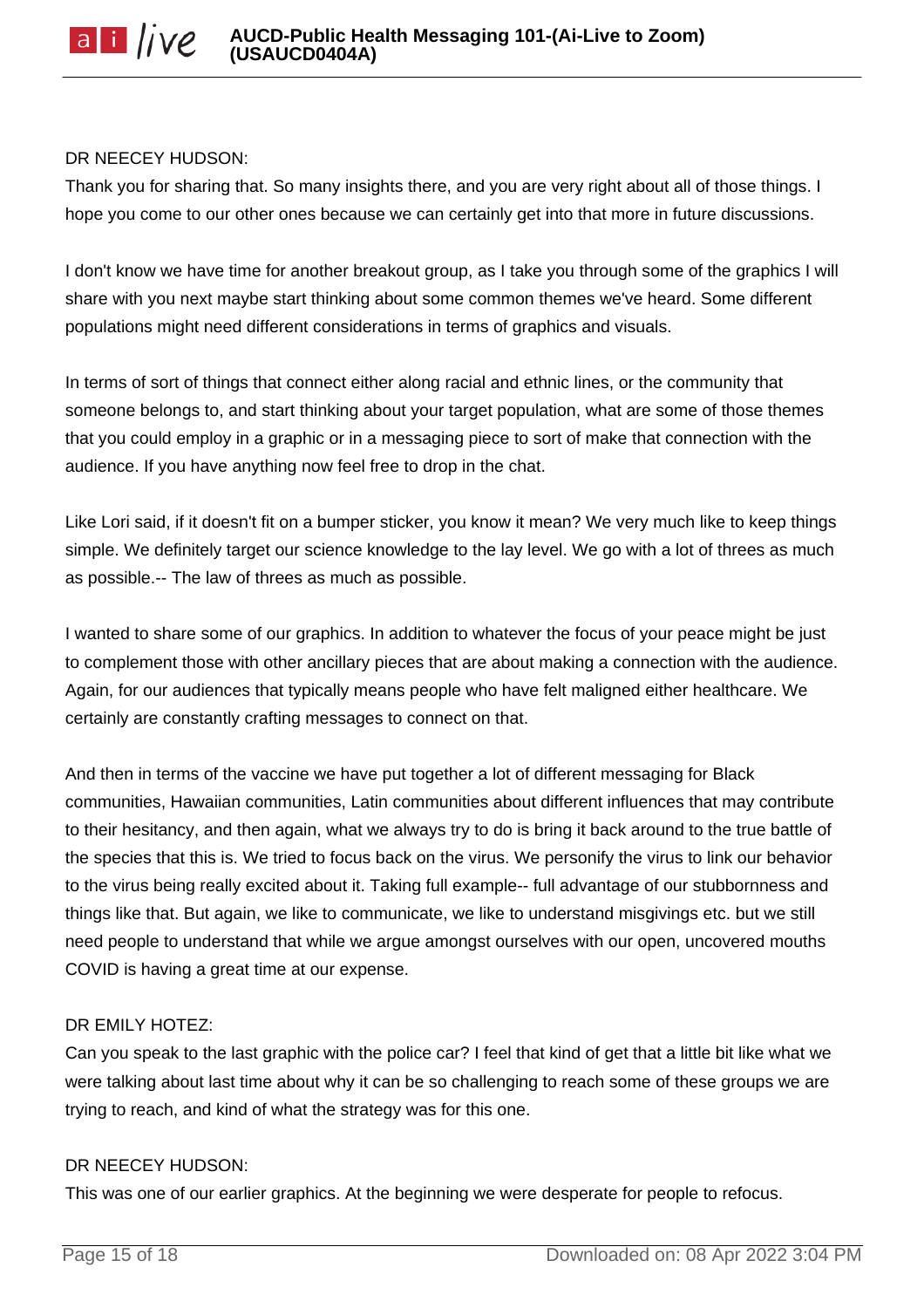Everyone was talking about experiment a lot, and there's already present-- plenty of mistrust. The pandemic started right around the time of George Floyd's lynching. It was already a crisis.

With those things converging we were hoping to separate peoples very well earned, justifiable mistrust and suspicion from the reality of a global airborne pandemic and what that means to our communities.

That's what I mean about visual tropes. Things that you can communicate very simply with the picture. And then here, this is kind of a different way to engage. This is one of our favorites. The reason why this is so effective is probably because at least for Black communities, a lot of you know the trope of the Black barbecue. You get invited to it, always disputes about who made the potato salad. There's plenty of Goldmine in the black barbecue.

We are trying to play on this potato salad issue because that commentary is really a commentary on hygiene, cleanliness even, or even germ phobia in general. Not trusting that.

If you're like that particular about who made the potato salad surely you need to put your mask back on if germs is not your thing. That's kind of where this came from. I guess that's what I mean. There is several layers of cultural tropes there.

And then this is one that we made for the start of autism awareness month. I put together a lot of great facts and infographics about particular challenge for neurodiversity disabled communities. Like needle phobia and some of the interruption and care of delivery that many groups face. This one obviously has little bit of a different tone which I think you can also strike as well and think, the first ones were little bit more kind of social justice oriented, but I think there's plenty to mind in terms of compassion and empathy as well which we could all use a lot more of I think.

I guess if you have a couple of minutes you can reflect on what you've seen, and think about what I relayed in terms of conceptually why we put these pieces together, and how those same methodologies in a sense, you can use that same thought process to translate that to neurodiverse communities for whatever particular focus you have. Again, not a monolith, you will each have your own considerations to make. They could bout the things, like you said, that draw you in when you first see something, and also if there's particular...

I like to use humor and fear. Sometimes together. There's plenty of different tropes and emotions in subliminal messaging you can utilize to relay your message.

This is a quick exercise maybe for yourself at home, for those of you that joined us next time we will be happy to do a quick show in Tallahassee will you come up with. We hope you do. Try out the law of threes on your own. In Canva try to communicate a simple graphic about one of your favorite hobbies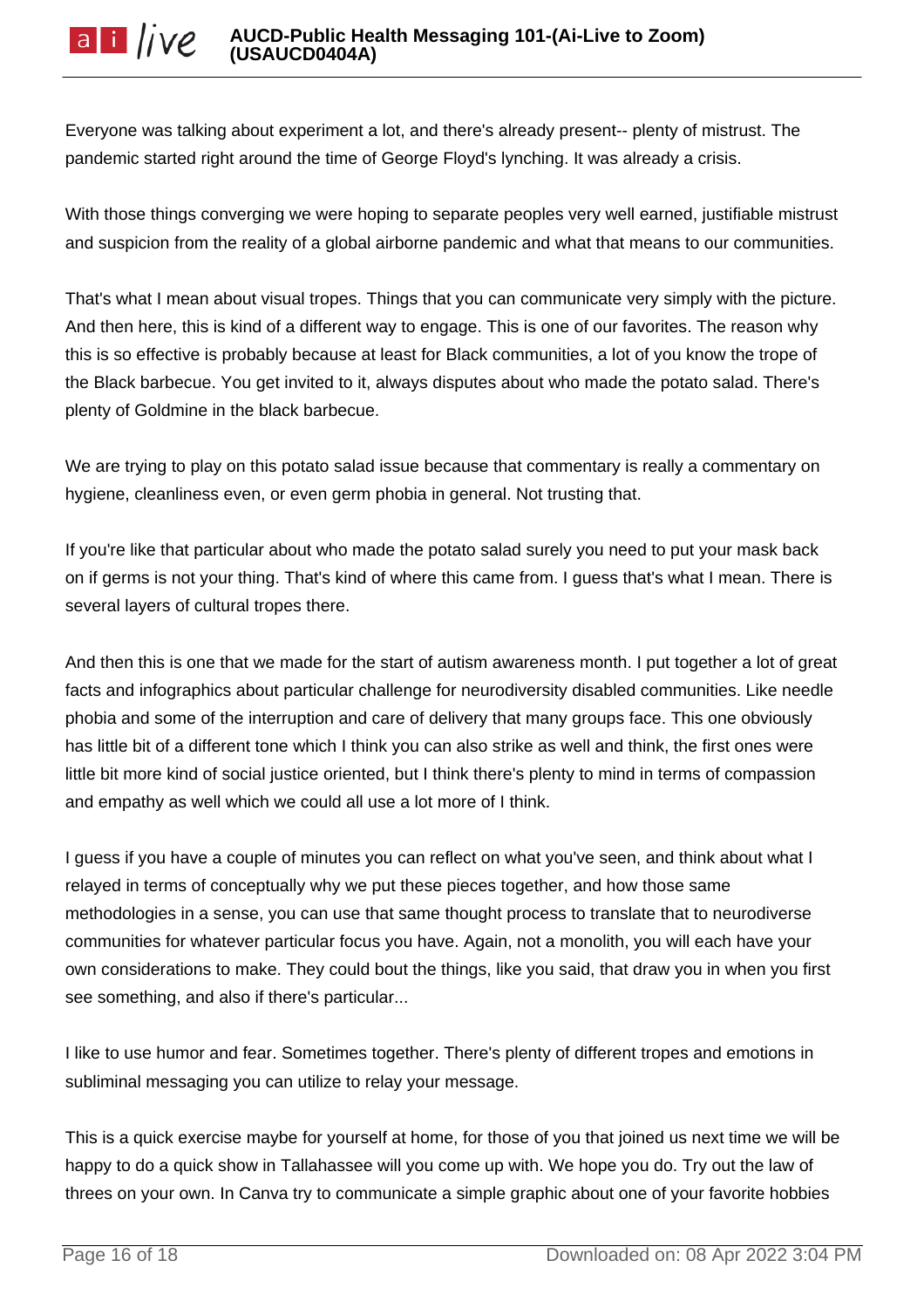looking one of these. This one is mine.

If you come back it would be nice if we could do a quick show and tell, and it would be good practice for you to start thinking about ways to conceptualize and convey simple message using words and images.

It's can I send the three things? Not sure what that means. Would you like to speak up, Kelly? We can certainly do that and I will also make the slides available so you can see that. I know we've come to the end. We can stay couple of extra minutes if anyone wants to provide any other input or comments.

DR EMILY HOTEZ: Lizzie?

## SPEAKER:

I'm an occupational therapist in the Houston community and they also have a sister with autism and I work with the nonprofit that Darla spoke about earlier.

I wanted to say thank you so much for providing this. I thought that it had a lot of great things to talk about and think about. I really agree with I guess the perspective of the social norms and really thinking about how you talk to other people and active listening. Just like promoting that sense of trusting and nonjudgment. I just wanted to say thank you.

## DR NEECEY HUDSON:

Is there anyone else who has a quick question?

## DR EMILY HOTEZ:

Just a quick note if you are hoping to receive CEU from this workshop please make sure that when you filled out the pre-survey that we sent around put your email address so that we have it and have you on record for participation.

I think we are at the end. I will stick around for a couple of minutes if anyone wants to chat or have any additional questions. We hope you will all join us for that May 2 workshop where we continue this conversation.

## DR NEECEY HUDSON:

Monahan has a good-- Monica has a good question. We are definitely looking at ways to scale this up on the stale-- state and national level. Part of that is looking at different multimedia interventions that we can target like the state and county level with various communities. We are doing some research now on that, analyzing social media and trying to develop a strategy that will reach a large audience.